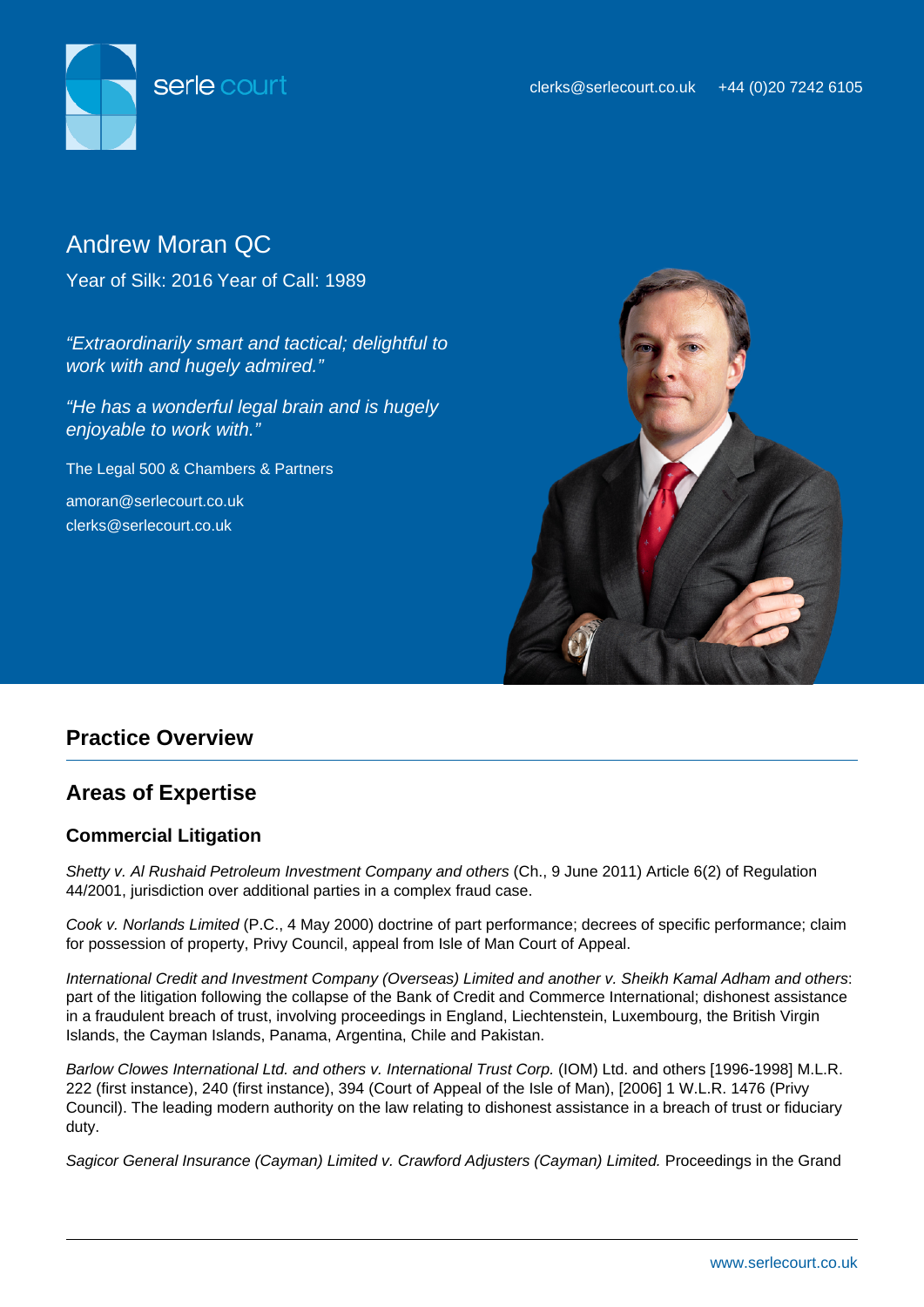Court of the Cayman Islands involving claims of breaches of fiduciary duty, breaches of contract, fraud and conspiracy as against loss adjusters, project managers and construction companies.

Intrigue Shipping Inc. v. H. Clarkson & Co. Limited and others. A shipping fraud proceeding in the Commercial Court and involving sums between \$100 and 200m.

Winterthur Swiss Insurance Co. and anr. v. The Accident Group and others and Various Lloyd's Syndicates and Europ Assist v. A.D. Firth & Co. and others. Two groups of proceedings issued in 2005-2006 by Insurers against The Accident Group ("TAG") and certain named firms of solicitors seeking the recovery of damages for negligence (in the first group of proceedings) and the recovery of unlawful referral fees (in the second group of proceedings). The total number of potential solicitor firm defendants was approximately 700 in the first group of proceedings and 400 in the second group and the potential total claim was worth in excess of £100m.

Ng Enterprises Limited v. Urban Council [1997] A.C. 168, P.C.: one of the last appeals from the Hong Kong Court of Appeal to the Privy Council, judicial review.

Glengate-KG Properties Limited v. Norwich Union Fire Insurance Society [1995] 1 Lloyd's Rep. 278, Q.B.D. (Comm. Ct.) and [1996] 1 Lloyd's Rep. 614, C.A.: business interruption insurance.

### **Arbitration**

#### **Insurance and Reinsurance**

Sagicor General Insurance (Cayman) Limited v. Crawford Adjusters (Cayman) Limited. Proceedings in the Grand Court of the Cayman Islands involving claims of breaches of fiduciary duty, breaches of contract, fraud and conspiracy as against loss adjusters, project managers and construction companies.

Winterthur Swiss Insurance Co. and anr. v. The Accident Group and others and Various Lloyd's Syndicates and Europ Assist v. A.D. Firth & Co. and others. Two groups of proceedings issued in 2005-2006 by Insurers against The Accident Group ("TAG") and certain named firms of solicitors seeking the recovery of damages for negligence (in the first group of proceedings) and the recovery of unlawful referral fees (in the second group of proceedings). The total number of potential solicitor firm defendants was approximately 700 in the first group of proceedings and 400 in the second group and the potential total claim was worth in excess of £100m.

Glengate-KG Properties Limited v. Norwich Union Fire Insurance Society [1995] 1 Lloyd's Rep. 278, Q.B.D. (Comm. Ct.) and [1996] 1 Lloyd's Rep. 614, C.A.: business interruption insurance.

# **Financial Services**

International Credit and Investment Company (Overseas) Limited and another v. Sheikh Kamal Adham and others: part of the litigation following the collapse of the Bank of Credit and Commerce International; dishonest assistance in a fraudulent breach of trust, involving proceedings in England, Liechtenstein, Luxembourg, the British Virgin Islands, the Cayman Islands, Panama, Argentina, Chile and Pakistan.

Sagicor General Insurance (Cayman) Limited v. Crawford Adjusters (Cayman) Limited. Proceedings in the Grand Court of the Cayman Islands involving claims of breaches of fiduciary duty, breaches of contract, fraud and conspiracy as against loss adjusters, project managers and construction companies.

Winterthur Swiss Insurance Co. and anr. v. The Accident Group and others and Various Lloyd's Syndicates and Europ Assist v. A.D. Firth & Co. and others. Two groups of proceedings issued in 2005-2006 by Insurers against The Accident Group ("TAG") and certain named firms of solicitors seeking the recovery of damages for negligence (in the first group of proceedings) and the recovery of unlawful referral fees (in the second group of proceedings). The total number of potential solicitor firm defendants was approximately 700 in the first group of proceedings and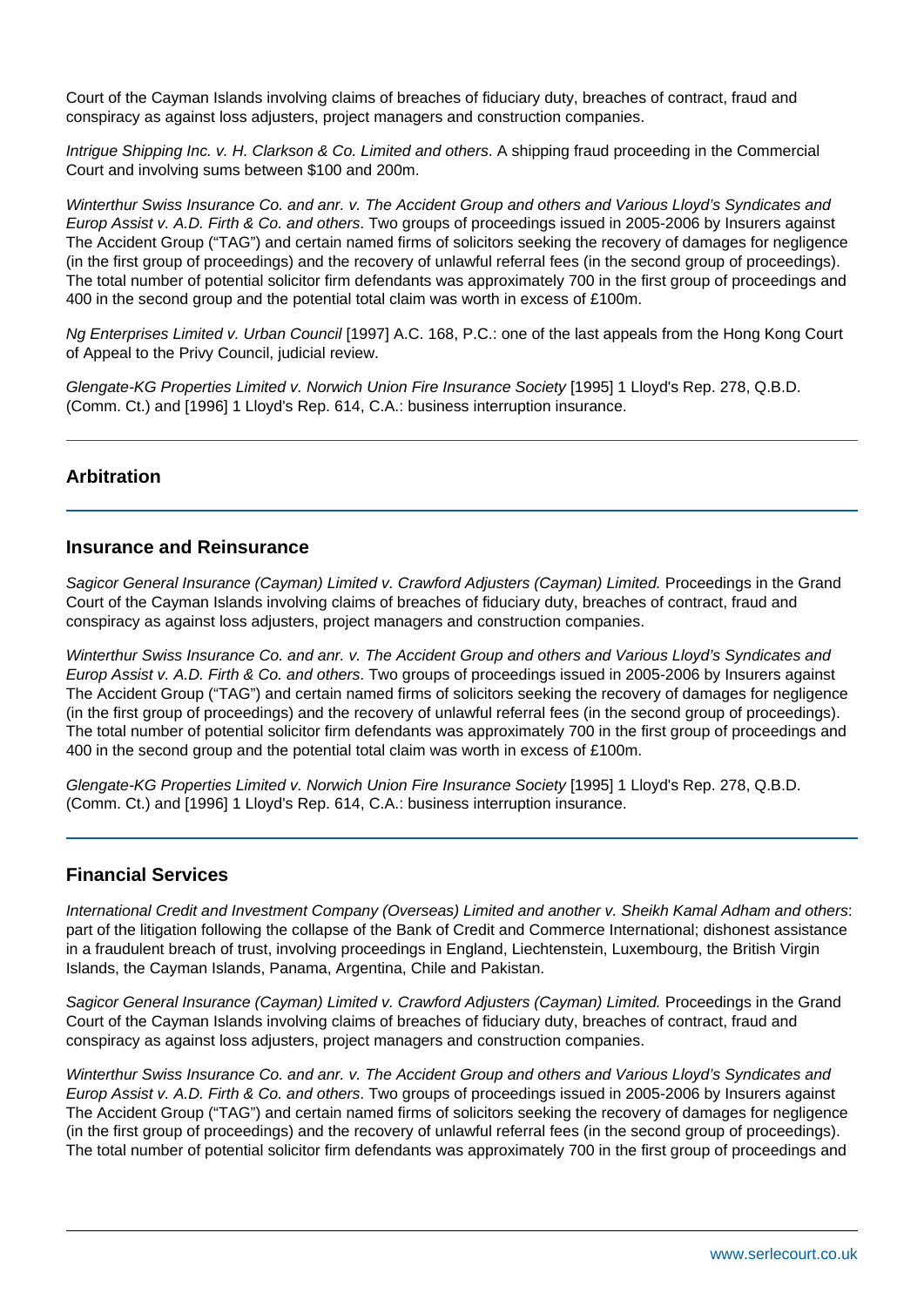400 in the second group and the potential total claim was worth in excess of £100m.

# **Regulatory and Disciplinary**

#### **Civil Fraud**

Shetty v. Al Rushaid Petroleum Investment Company and others (Ch., 9 June 2011) Article 6(2) of Regulation 44/2001, jurisdiction over additional parties in a complex fraud case.

Sagicor General Insurance (Cayman) Limited v. Crawford Adjusters (Cayman) Limited. Proceedings in the Grand Court of the Cayman Islands involving claims of breaches of fiduciary duty, breaches of contract, fraud and conspiracy as against loss adjusters, project managers and construction companies.

Intrigue Shipping Inc. v. H. Clarkson & Co. Limited and others. A shipping fraud proceeding in the Commercial Court and involving sums between \$100 and 200m.

#### **Professional Negligence**

Winterthur Swiss Insurance Co. and anr. v. The Accident Group and others and Various Lloyd's Syndicates and Europ Assist v. A.D. Firth & Co. and others. Two groups of proceedings issued in 2005-2006 by Insurers against The Accident Group ("TAG") and certain named firms of solicitors seeking the recovery of damages for negligence (in the first group of proceedings) and the recovery of unlawful referral fees (in the second group of proceedings). The total number of potential solicitor firm defendants was approximately 700 in the first group of proceedings and 400 in the second group and the potential total claim was worth in excess of £100m.

#### **Administrative and Public Law**

Ng Enterprises Limited v. Urban Council [1997] A.C. 168, P.C.: one of the last appeals from the Hong Kong Court of Appeal to the Privy Council, judicial review.

#### **Private Client Trusts and Probate**

Barlow Clowes International Ltd. and others v. International Trust Corp. (IOM) Ltd. and others [1996-1998] M.L.R. 222 (first instance), 240 (first instance), 394 (Court of Appeal of the Isle of Man), [2006] 1 W.L.R. 1476 (Privy Council). The leading modern authority on the law relating to dishonest assistance in a breach of trust or fiduciary duty.

#### **Recommendations**

Commercial Litigation (The Legal 500) Fraud: Civil (The Legal 500)

#### **Quotes**

"A very good advocate, who will always fight his corner" (The Legal 500 2017)